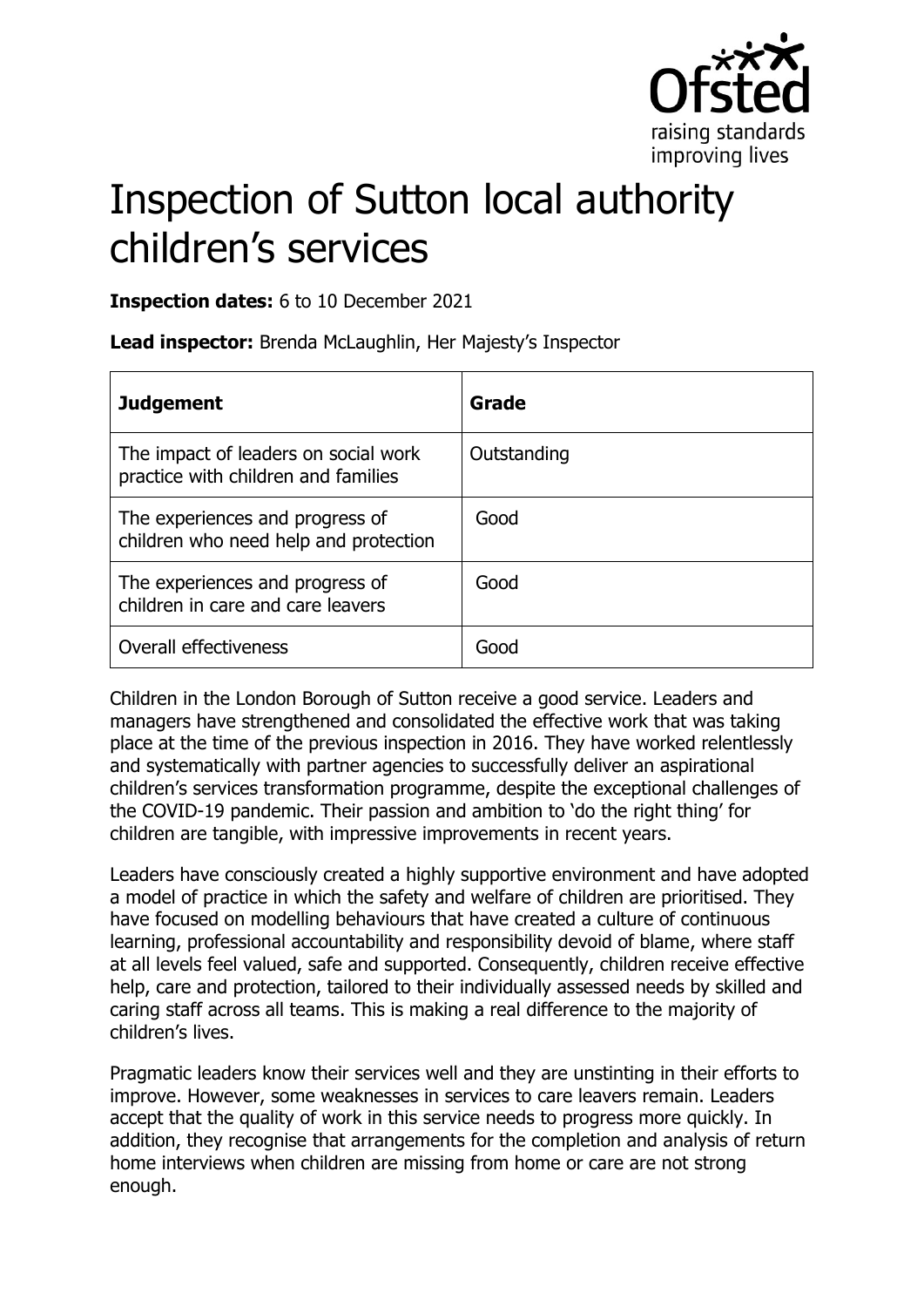

## **What needs to improve?**

- The quality of practice and earlier planning to meet the needs of care leavers.
- Leaders' knowledge and understanding about what happens to children when they go missing from home or care.

### **The experiences and progress of children who need help and protection: good**

- 1. Established and mature partnerships in the recently restructured early help services are reducing the escalation of harm to children. Judicious investment and action by leaders, aligned to the transformation strategy, are successfully 'pooling' specialist practitioners with children's social care, youth services and youth justice teams. As a result, experienced staff with an array of relevant skills and the necessary expertise provide children and their parents with timely access to integrated services. For instance, the edge of care and adolescent team, now merged with early help, provides intensive support to exploited children, reducing the number of professionals involved. While changes are still embedding, there is already a reduction in repeat referrals, with children receiving the right level of help from the most appropriate practitioner.
- 2. Thresholds are understood well by professionals and most children requiring a statutory service are promptly referred to the local authority children first contact service (CFCS). Levels of risk are prioritised appropriately and the rationale for decisions is recorded clearly. Children at risk of immediate harm are responded to immediately. Strategy discussions take place on the same day in the reconfigured locality teams and result in appropriate multi-agency actions. Exceptionally high volumes of referrals when the COVID-19 pandemic restrictions were lifted, and pressure on capacity in CFCS, have caused delay for a small number of children assessed by managers as being at low risk. In response to this, a project board chaired by a senior leader is reviewing this service.
- 3. CFCS staff undertake proportionate checks with other agencies, seeking parental consent if appropriate. Risks and strengths for children are identified and carefully analysed, and decisions are consistently informed by previous history. Professionals work collaboratively to share information, mitigating risk and ensuring that children receive the right level of help and protection. For example, the multi-agency meeting for domestic abuse (MAMDA) is attended by relevant professionals, who identify tailored support to protect victims of domestic violence and their children. Further integration of this service into CFCS is planned, following a small number of weaknesses in the system being identified during the inspection.
- 4. Emergency duty support for children and families is provided in collaboration with four other London boroughs, and information-sharing with day services is managed well by CFCS. A reduced social work out-of-hours staffing resource is supplemented by a commissioned service to ensure that, if children need to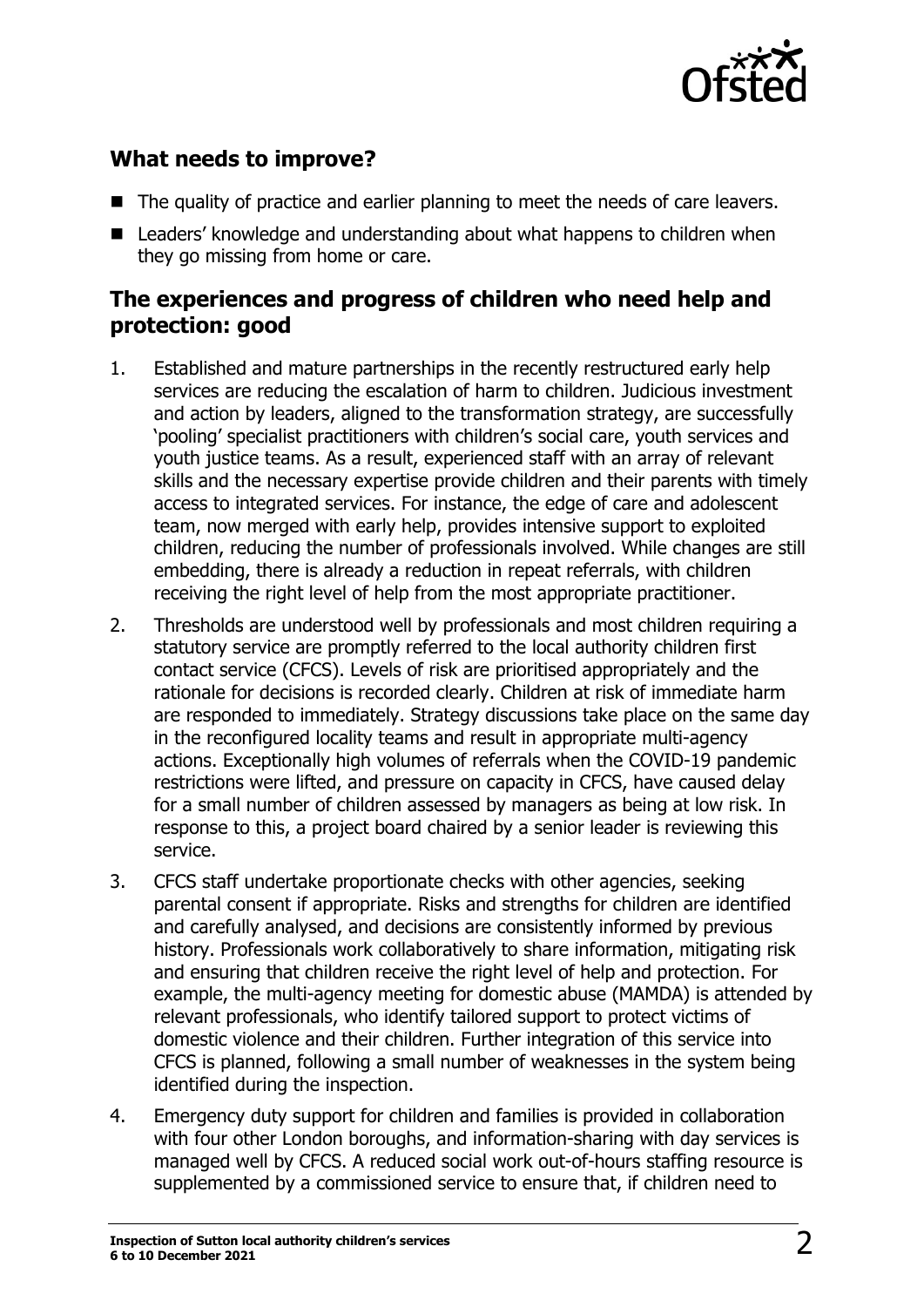

come into care, they are supported by social care staff and not taken to foster care by police officers.

- 5. Rigorous management oversight of children's social work across teams and services ensures that children's experiences are central to timely decisionmaking about the next steps needed to help and protect them from harm. Caseloads are manageable. Although there have been changes of staff, most children have been able to form positive relationships with their social workers. Children also benefit from additional alternative support services, including mentoring and therapeutic help.
- 6. Assessments demonstrate a resolute emphasis on understanding the impact of parental capacity and behaviour on children. Risks and strengths are carefully analysed. Children's voices are evident throughout assessments and social workers work hard to engage and develop trusting relationships with children that enable them to tell their story. The majority of children who are subject to child protection and child in need planning receive good protection, support and help. Social workers are fittingly proud when children make progress and risks reduce.
- 7. Good attendance at core groups and robust multi-agency reviews enable proportionate escalation to care proceedings if risk is not reducing swiftly enough or change is not sustained. Effective practice with parents and children is successfully diverting children from care. Clearly written 'letters before proceedings' ensure that parents understand social workers' concerns. When necessary, care proceedings are initiated quickly to ensure that children are not subject to neglect or left in other unsatisfactory conditions for too long.
- 8. Children with complex additional needs are benefiting from the reintegration of the disabled children's team into children's social care, which has led to improved services. Assessments are comprehensive and child-focused, prepared by committed and skilled practitioners who capture the family history and current needs well. Disabled children are visited regularly by their social workers both in school and at home, which helps workers to understand their daily lives. The impact on brothers and sisters of caring for a child with complex needs and disabilities is sensitively identified; appropriate services of support and direct work are undertaken with them as a child in need in their own right or as a young carer. Disabled children in need and child protection plans are appropriately detailed, with clear expectations of what needs to change between review meetings.
- 9. Vulnerable adolescents are well supported by social workers and a variety of specialist services which meet their needs. Screening tools are used and identify concerns and risks well. These findings are routinely reviewed and updated to reflect change in situations and circumstances. Children with poor mental health are supported and encouraged to engage with mental health services, and additional specialist services are explored for those who have experienced significant trauma in their childhoods. However, work to understand and to analyse the risks when children go missing from home is underdeveloped.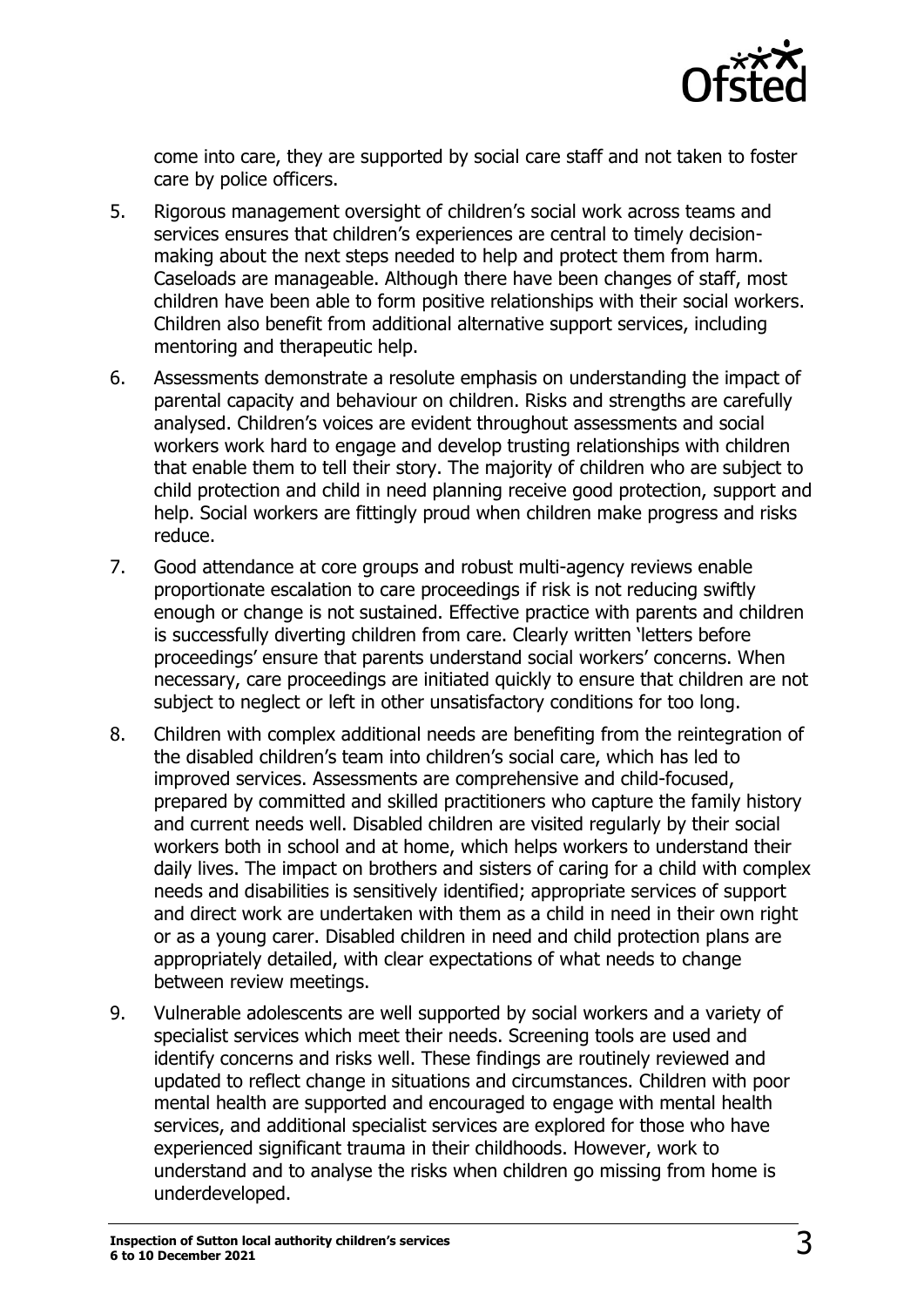

10. Children who are electively home educated and those missing from school benefit from effective management oversight and interventions. Appropriate action is taken when safeguarding issues are identified.

#### **The experiences and progress of children in care and care leavers: good**

- 11. Most children in care in Sutton continue to benefit from consistently good support from highly committed, ambitious and caring social workers and foster carers. Children come into care when they need to, and they are supported to return to their families when it is safe to do so. Permanence planning and stability for children in care are good. Staff at all levels work tirelessly to help children to achieve in life and to protect them from further harm. Consequently, the majority are making good progress. Children spoke eloquently to inspectors about the help and support that they receive.
- 12. Social workers visit children often and see them alone, often more frequently than identified in their care plan, so that important direct work and life-story work can be undertaken. This is helping children to understand their unique journey. Social workers advocate for children's rights. All staff speak highly and with passion about their children; they are proud of them and work hard to support them to realise their ambitions.
- 13. Children's cultural, religious and language needs are carefully considered. Most children live with carers who reflect their individual and diverse needs. For example, trafficked children live with foster carers who have the same first language; they are enabled to build enough trust to share their traumatic experiences and receive therapeutic help more quickly. All children have regular access to interpreters when needed.
- 14. Independent reviewing officers (IROs) are highly effective in supporting all children in care. IROs consistently participate in key meetings, ensuring independent scrutiny and bringing effective challenge to planning for children. 'All About Me' reviews use clear language that is written directly to the child. As a result, children know why they are in care, how they can stay in touch with their family members and who is responsible for making sure that they remain safe.
- 15. Children's care plans are detailed and thorough, reflecting the child's aspirations and wishes. Children live in homes where they feel safe, and most are making positive progress. They live with their brothers and sisters as appropriate, and with extended family or carers, who provide them with emotional warmth and stability. Good use is made of family group conferences and special guardians, enabling all children to live with family members when it is assessed as suitable.
- 16. Foster carers and adopters are very positive about the support that they receive. A comprehensive range of training helps them to understand their role and provides high-quality support for children. Foster carers and prospective applicants told inspectors that they greatly appreciate the support that they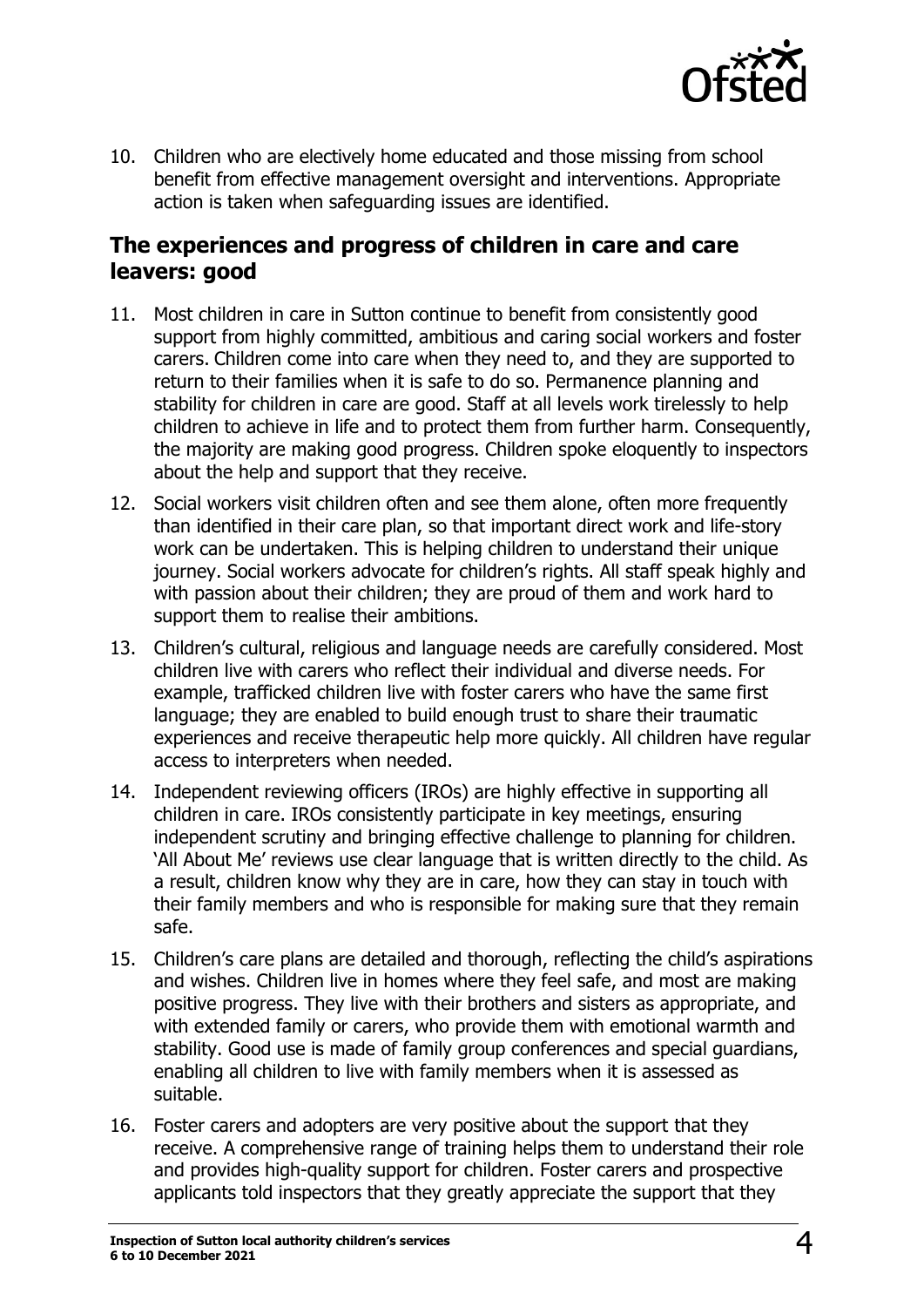

have received throughout the pandemic. They value their supervising social workers and feel comfortable seeking support.

- 17. A collaborative approach with the regional adoption agency targets effectively the recruitment of prospective adopters, who reflect the diverse local community. There has been an increase in adoptions over the last year, despite the challenges of COVID-19, increasing the numbers of children in Sutton who have been provided with a stable home and family.
- 18. Family time for children is promoted, ensuring that children maintain their relationships with their support networks. Some exceptional work has been carried out by social workers, who understand the importance of this for children and their families. Disabled children in care are encouraged and supported to express their views and wishes, which are integral to their 'All About Me' review. Transition planning for children with complex needs is considered early, and social workers speak highly and proudly of the progress that children make.
- 19. The virtual school team and partners work extremely well together to ensure that children in care receive the support that they need to succeed. As a result, most children make positive and swift progress once they enter care. For example, many become more confident, improve their personal presentation and make faster academic progress. Many children benefit from additional support that helps their well-being and academic progress, for example, through mentoring and individual tuition.
- 20. Designated teachers speak positively about the excellent safeguarding support and guidance provided by local authority staff. Personal education plans are of good quality and reflect the views of children well. Reviews of children's progress are well attended by social workers, foster carers, the virtual school and designated teachers. Pupil premium funding is well targeted to support the personal and academic growth of children. Children benefit from a wide and varied enrichment programme that helps them to develop their personal and social skills beyond the academic curriculum.
- 21. Children at risk of exploitation receive an effective multi-agency response to protect them from harm. Early information-sharing and intelligence-gathering help to track and map perpetrators. Clearly written records demonstrate that social workers understand the individual children and their specific vulnerabilities. However, when children go missing from care, not all are offered a timely return home interview, including those children living out of the local area. This is a missed opportunity to assess current risks to children to help to inform timely safety planning.
- 22. While improving, the pace of change for care experienced young people has not been quick enough. Some care leavers have had too many changes of their personal advisers (PAs). Care leavers said that this reduces their ability to build trust and has a negative impact on their emotional health and well-being, as they have had to repeat their stories. In order to reduce the number of changes in workers, the children in care and care leavers' teams have recently merged as part of the transformation strategy. However, it is too soon to evaluate the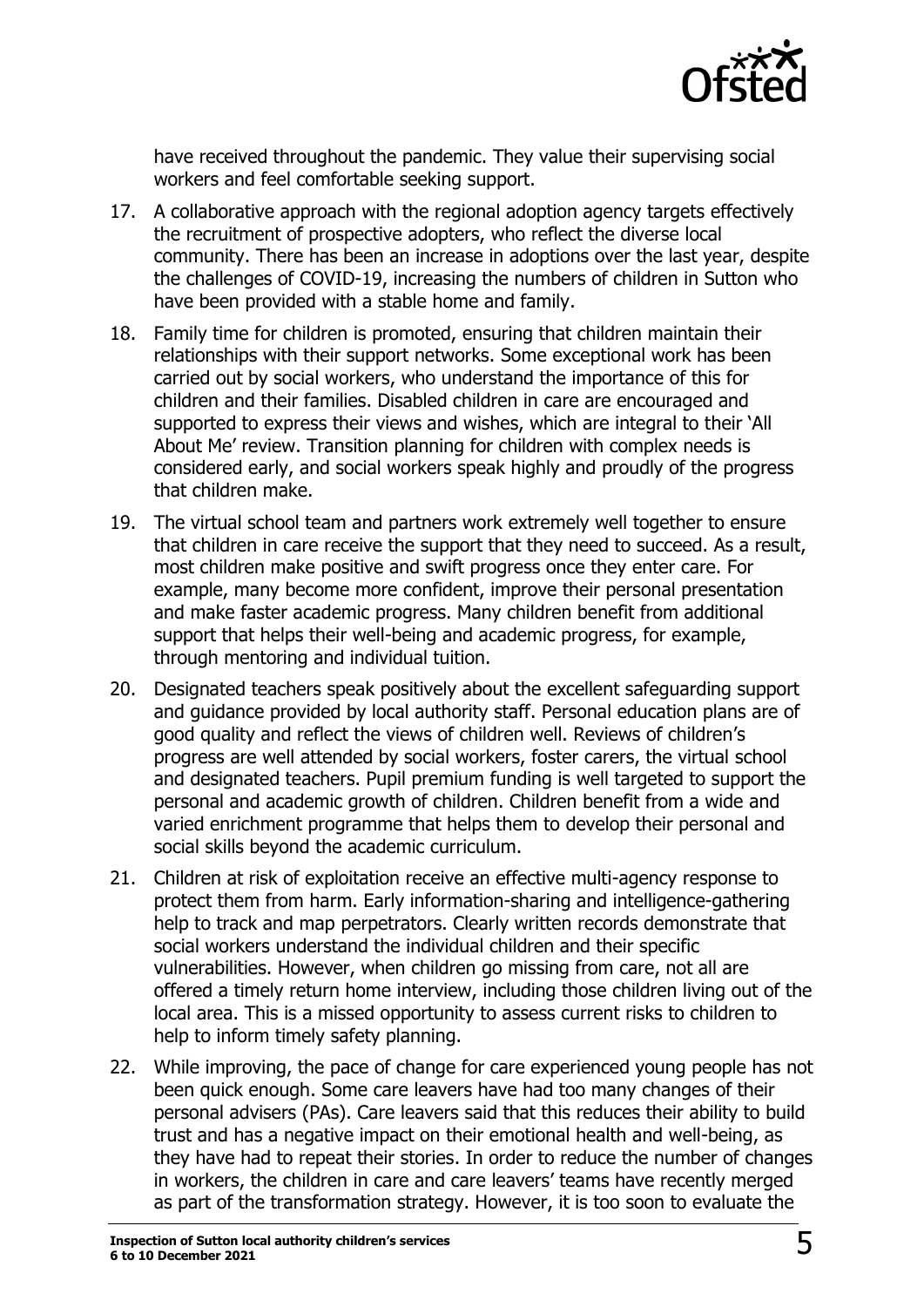

impact of these changes. Transition planning for care leavers does not happen early enough, as PAs are only introduced when children turn 18.

- 23. Action by managers to improve the pay and conditions for PAs is having a positive impact on the recruitment and retention of staff in this service. Many care experienced young people benefit from work by PAs, who are persistent in keeping in touch. The majority of PAs know their young people well.
- 24. Some care leavers do not fully understand and know their rights and entitlements. Most are not aware of the local offer available to them, and they have an insufficient voice at the children in care council. Senior leaders are taking action to tackle these weaknesses.
- 25. Children in care and care leavers are very positive about 'The Quad', a wellresourced, welcoming and specifically designated resource where they can cook a meal, do their washing and meet together for support. At the time of the inspection, young people were all involved in decorating The Quad for Christmas.
- 26. Care leavers receive positive and timely practical help and guidance from their easy-to-reach PAs, who are based in The Quad. A variety of support, including advice on how to navigate the benefits systems, is available. Although limited during lockdown, care leavers have access to a good range of commissioned supplementary services and projects to support them in preparing for adulthood. Care leavers who are parents, including those living out of the area, are well supported.
- 27. Most pathway plans are detailed and consider care leavers' holistic needs, wishes and feelings. Young people are encouraged and supported to engage in further education and learning; those who attend university have their rent covered. Care leavers seeking employment are provided with support with their applications, interview preparation and the purchase of clothing for interviews.
- 28. Care leavers are routinely provided with their health passports. PAs are creative in seeking the right support to meet young people's emotional and mental health needs. Prior to the pandemic, a specialist worker provided drop-in sessions at The Quad. However, this worker has now left and the sessions have stopped. Counselling services are available, but there are long waiting times, which continue to increase. Older care leavers experiencing more complex mental ill-health have problems accessing adult mental health services. This is exacerbated when they live out of area.
- 29. Most care leavers have been involved in choosing their accommodation and they speak positively about it. Their council tax is paid for by Sutton Council. Unaccompanied asylum-seeking care leavers are positive about the help, support and assistance that they receive for their emotional and physical wellbeing. Care leavers are supported for as long is necessary, including beyond their 25th birthday if required.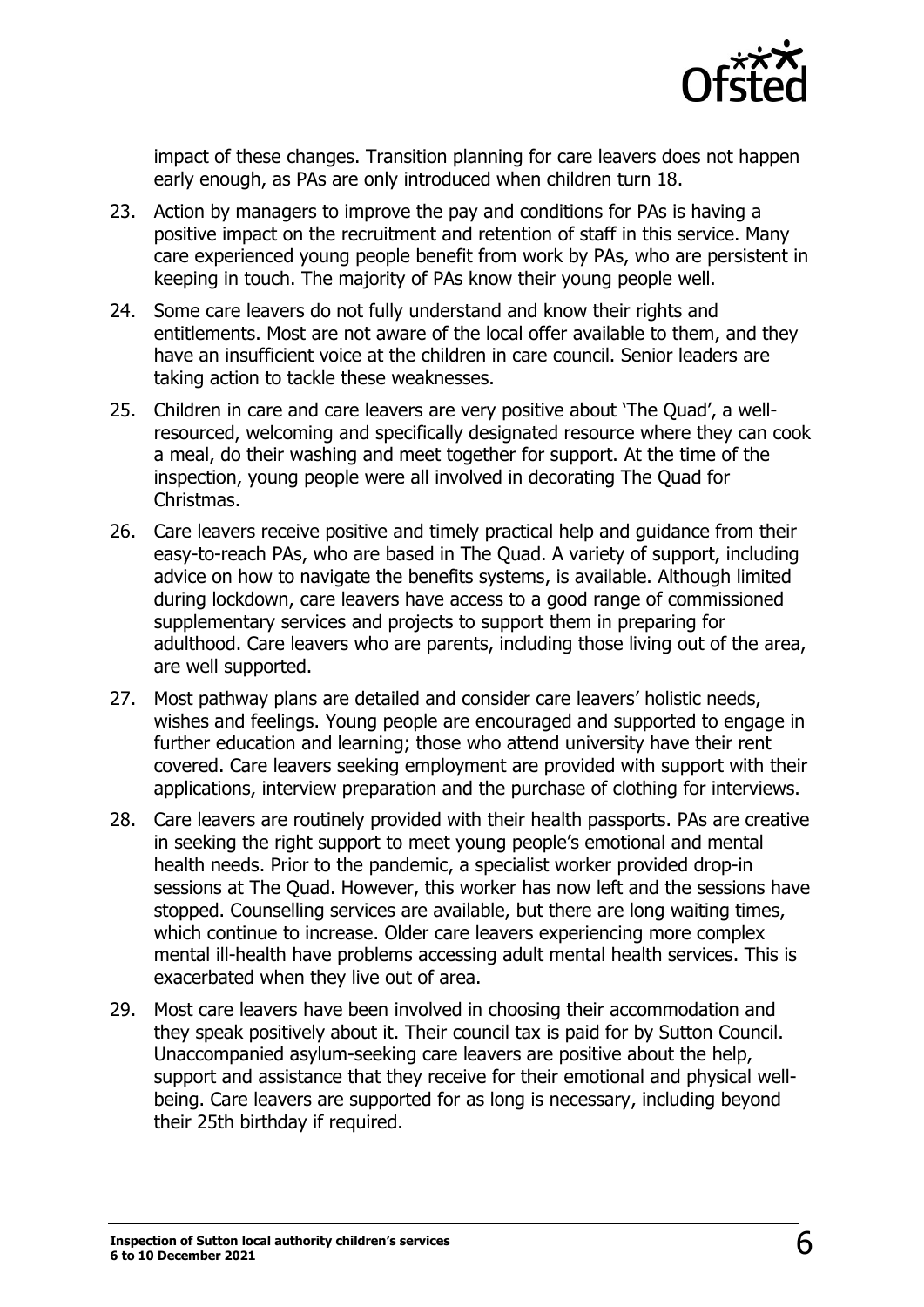

## **The impact of leaders on social work practice with children and families: outstanding**

- 30. Highly impressive and aspirational corporate and operational leaders work relentlessly to ensure that children and their families in Sutton benefit from good and effective services, keeping them safer. Shared priorities are communicated clearly across the council. Since the previous inspection, and despite the challenges of the COVID-19 pandemic, leaders, together with partner agencies, have forged ahead and delivered an ambitious transformation programme, improving services for vulnerable children and their families. A realistic action plan to further improve services for care leavers and for those missing from home and care is in place.
- 31. Stability of leadership and strong aspirations to 'get it right' are key factors in their success. A strong culture of continuous learning and support to staff is bringing greater consistency of management oversight. Practitioners' effective and authoritative practice leads to better outcomes for the majority of children. Most vulnerable children receive good help and effective care and protection that are making a difference to their lives.
- 32. The senior leadership team has an excellent understanding of its services, both the strengths and areas for improvement. Performance management is a key priority, underpinned by accurate performance management information, effective quality assurance activity and the views of their staff, children and professional partners. Leaders readily engage in internal and external reviews and challenge and respond quickly to meet changing needs and demands for services. Staff told inspectors that the director of children's services (DCS), together with the assistant director, models behaviours that create a culture of professional accountability and responsibility devoid of blame, where staff at all levels feel valued, safe and supported.
- 33. Partnerships based on mutual respect are extremely strong. The vision of 'putting children first' is shared corporately and across the political spectrum. The chief executive and the DCS recognise and prioritise all aspects of children's needs, including education and learning, career and work opportunities, and housing. Elected members actively participate in safeguarding training, promoting high aspirations for children in the local authority's care. Effective governance arrangements are firmly in place, ensuring that the senior leadership team and elected members communicate regularly and effectively.
- 34. Sutton's leaders are fully cognisant of the challenges in recruiting qualified social workers across London. A comprehensive and effective workforce recruitment and retention strategy includes a successful 'growing our own' initiative, supporting non-qualified staff to qualify through the social work degree apprenticeship programme. In addition, a well-established programme for newly qualified staff and a successful overseas recruitment campaign are impressive in attracting and retaining staff. For instance, a number of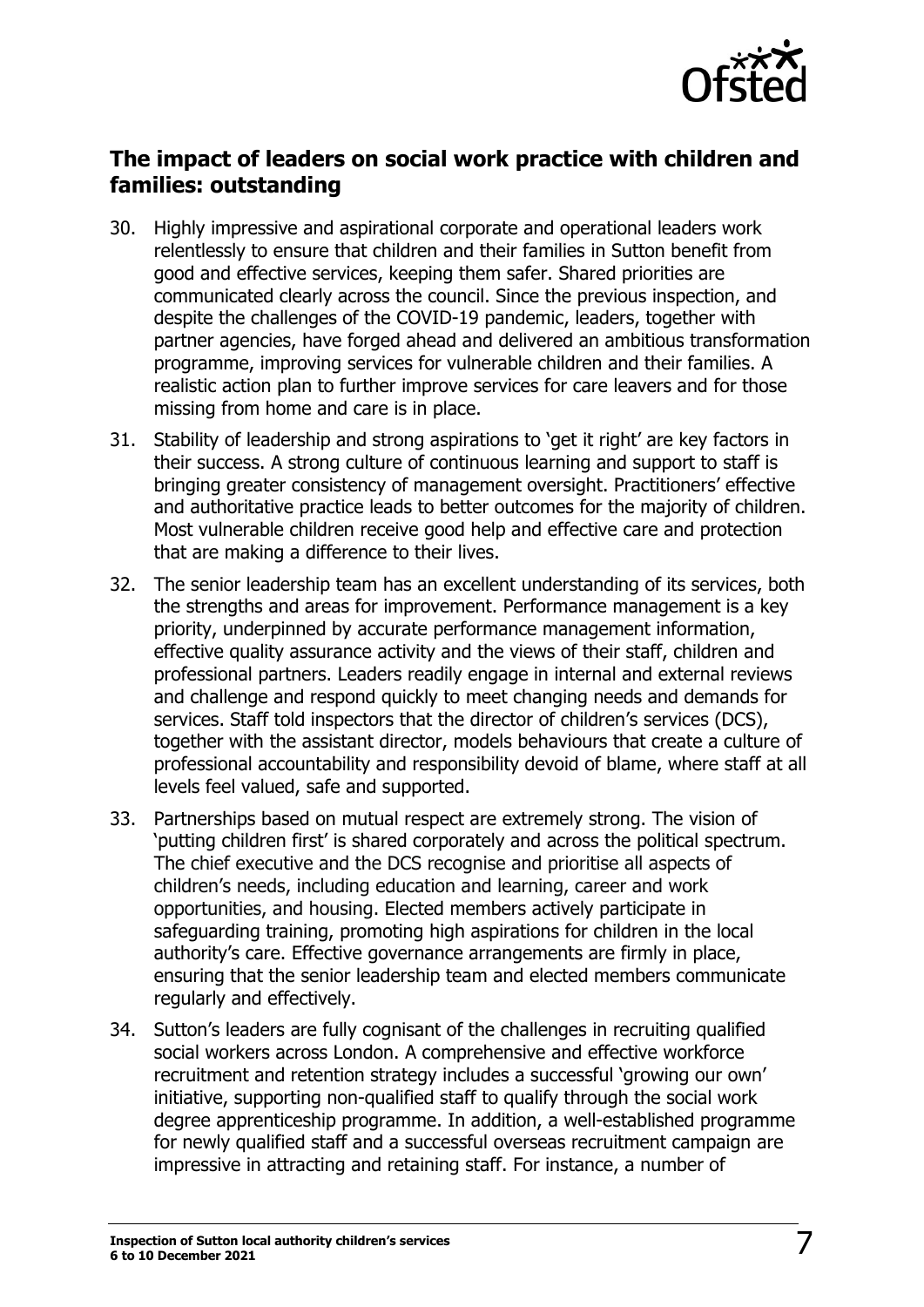

Zimbabwean social workers have been promoted to become frontline team managers.

- 35. Staff consistently describe feeling well supported in their work and in their professional development by highly visible, approachable and involved managers at every level, who take the time and trouble to nurture talent. Morale is good. All staff have access to and are given the time and space to attend training specific to their role and responsibilities. For instance, restorative practice training is available to staff across all teams. Supervision is frequent and mostly effective. Caseloads are manageable, enabling an environment where social workers across the breadth of children's social care have the time to listen to children, to consider their unique and diverse needs and to take action to help and safeguard them from harm.
- 36. The achievements of children in care and care leavers are celebrated by leaders and staff at an annual awards ceremony. Staff understand the isolation felt by many care leavers and leaders host Christmas lunch for them on Christmas Day. During lockdown, they ensured that all young people not with families or friends had a Christmas dinner delivered. They are planning to resume their face-to-face celebrations this year.